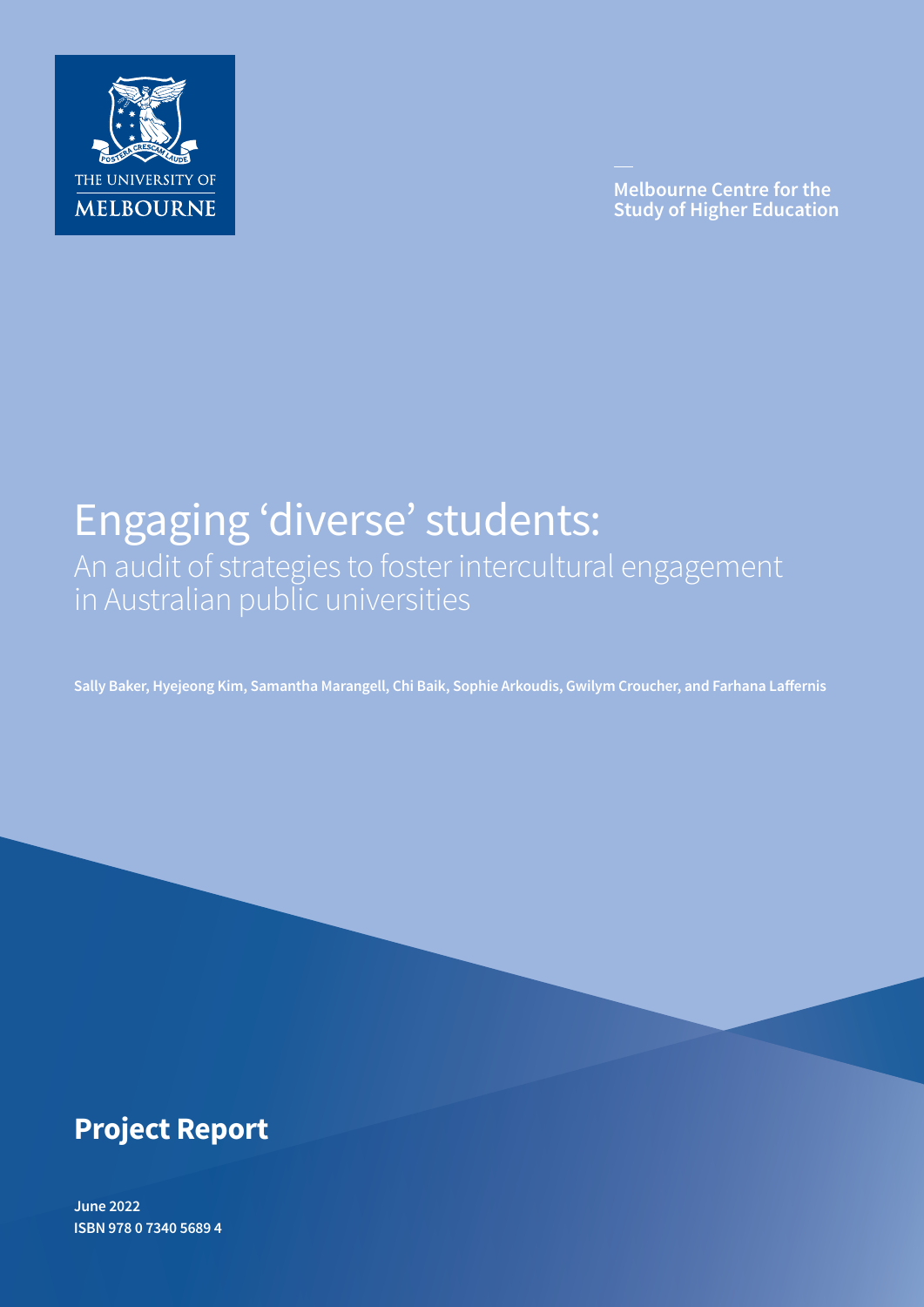# **TABLE OF CONTENTS**

| <b>EXECUTIVE SUMMARY</b>                                                                                                         | 3              |
|----------------------------------------------------------------------------------------------------------------------------------|----------------|
| <b>INTRODUCTION</b>                                                                                                              | 4              |
| Challenges with 'Doing' Equity, Diversity & Inclusion in the University Space                                                    | 4              |
| <b>SCOPE AND METHODS</b>                                                                                                         | 5              |
| <b>RESULTS</b>                                                                                                                   | 6              |
| How do Australian universities discuss diversity in their public documents?                                                      | 6              |
| How do Australian universities support diverse cohorts?                                                                          | 6              |
| Intercultural learning or awareness, or intercultural competence in graduate attributes                                          | $\overline{7}$ |
| Intercultural programs                                                                                                           | $\overline{7}$ |
| Student roundtables                                                                                                              | $\overline{7}$ |
| Understanding diversity                                                                                                          | 8              |
| Diversity in the classroom                                                                                                       | 8              |
| Perceptions of barriers to inclusive engagement                                                                                  | 8              |
| <b>CONCLUSION</b>                                                                                                                | 9              |
| APPENDIX A: EXAMPLES OF DIVERSITY, INCLUSION, AND INTERCULTURAL PROGRAMS<br><b>OFFERED BY AUSTRALIAN UNIVERSITIES</b>            | 10             |
| Examples of diversity courses offered to students in Australian public universities (reported in publicly available format)      | 10             |
| Examples of diversity courses offered to staff members in Australian public universities (reported in publicly available format) | 10             |
| APPENDIX B: DIVERSITY, INCLUSION, AND INTERCULTURAL PROGRAMS OF SAMPLE INSTITUTIONS OUTSIDE AUSTRALIA                            | 11             |
| Examples of diversity programs offered by international universities                                                             | 12             |
| <b>APPENDIX C: RESULTS FROM INITIAL DESKTOP RESEARCH</b>                                                                         | 14             |
|                                                                                                                                  |                |

## **LIST OF TABLES**

| Table 1. Diversity, inclusion, and intercultural programs outside Australia |  |
|-----------------------------------------------------------------------------|--|
| Table 2. Initial desk top research of public universities in Australia      |  |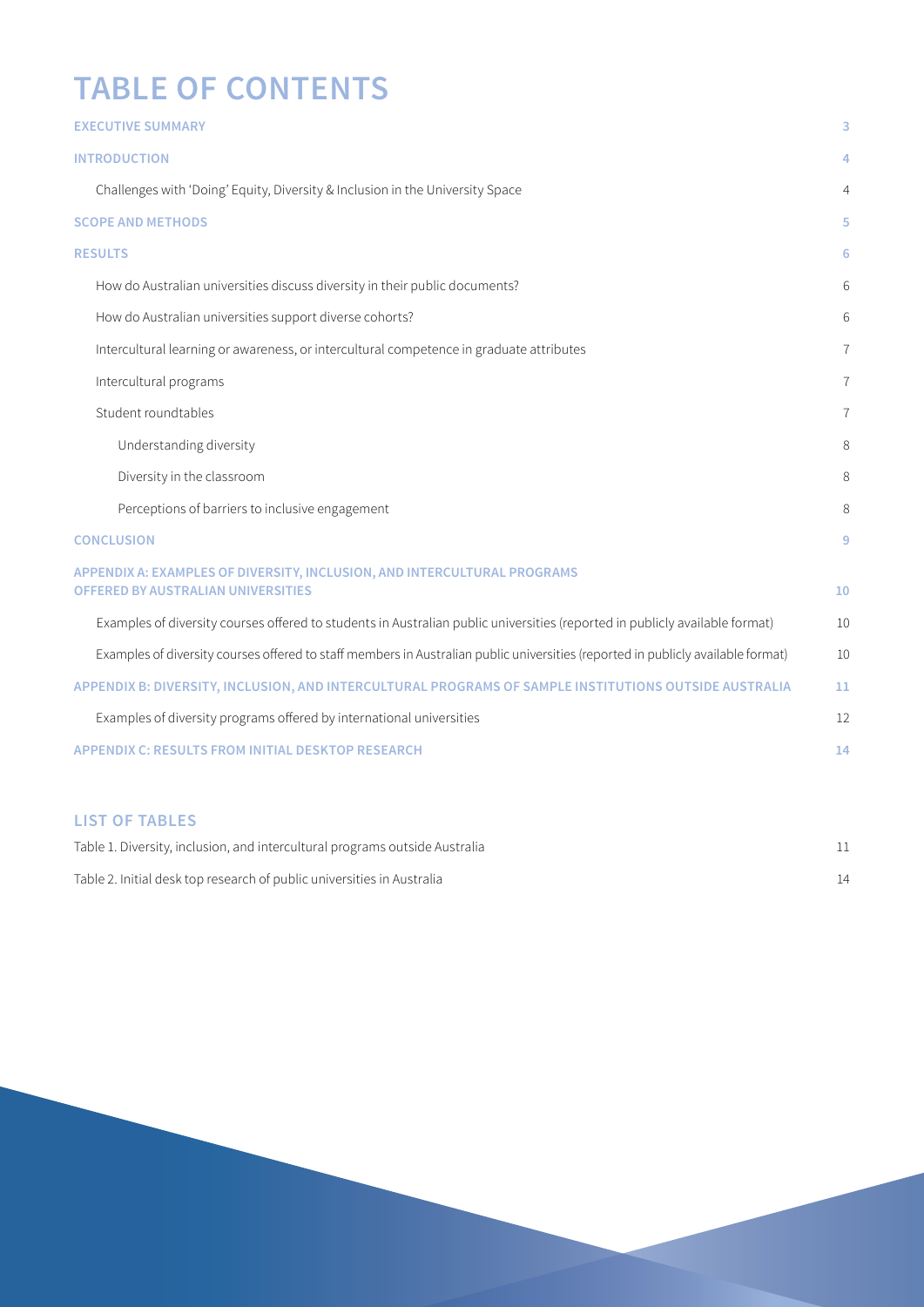# **EXECUTIVE SUMMARY**

Australian universities are places of great diversity and there is broad acceptance that promoting and learning through diversity can enhance all students' university experiences. However, there is little known about how this is done across the Australian higher education sector. As the composition of the student population continues to expand, it is important that universities are prepared to support positive, effective intercultural engagement.

This report presents findings from an audit of Australian universities' public documents relating to diversity and inclusion. These comprised diversity strategies, inclusion policies, and public-facing websites. Documents from 39 Australian universities were analysed regarding how they discussed diversity and the ways the university supports diversity and inclusion. Findings indicated that diversity and inclusion are important goals for all Australian universities, but definitions of diversity remain vague and inconsistent.

In addition to the desktop research, this project also included informal student roundtable conversations with 46 students from The University of Melbourne and The University of New South Wales. Responses suggest that students' conceptualizations of diversity are broader, wider, and more nuanced than previously presented—and more comprehensive than portrayed in universities' public documents. Findings also suggest that students believe that engaging with diversity and with diverse ideas is an important component of their learning experiences but that many barriers to inclusive engagement remain.

Key conclusions from the project suggest that little progress toward diversity and inclusion seems to have been made beyond aspirational statements. A focus on recruiting students from diverse backgrounds is also prevalent, despite ample research that suggests that the presence of diverse student groups does not suffice in promoting positive, effective, comprehensive engagement with different people and ideas. More needs to be done to ensure that engagement with diverse people and ideas is facilitated effectively, comprehensively, and often on Australian university campuses.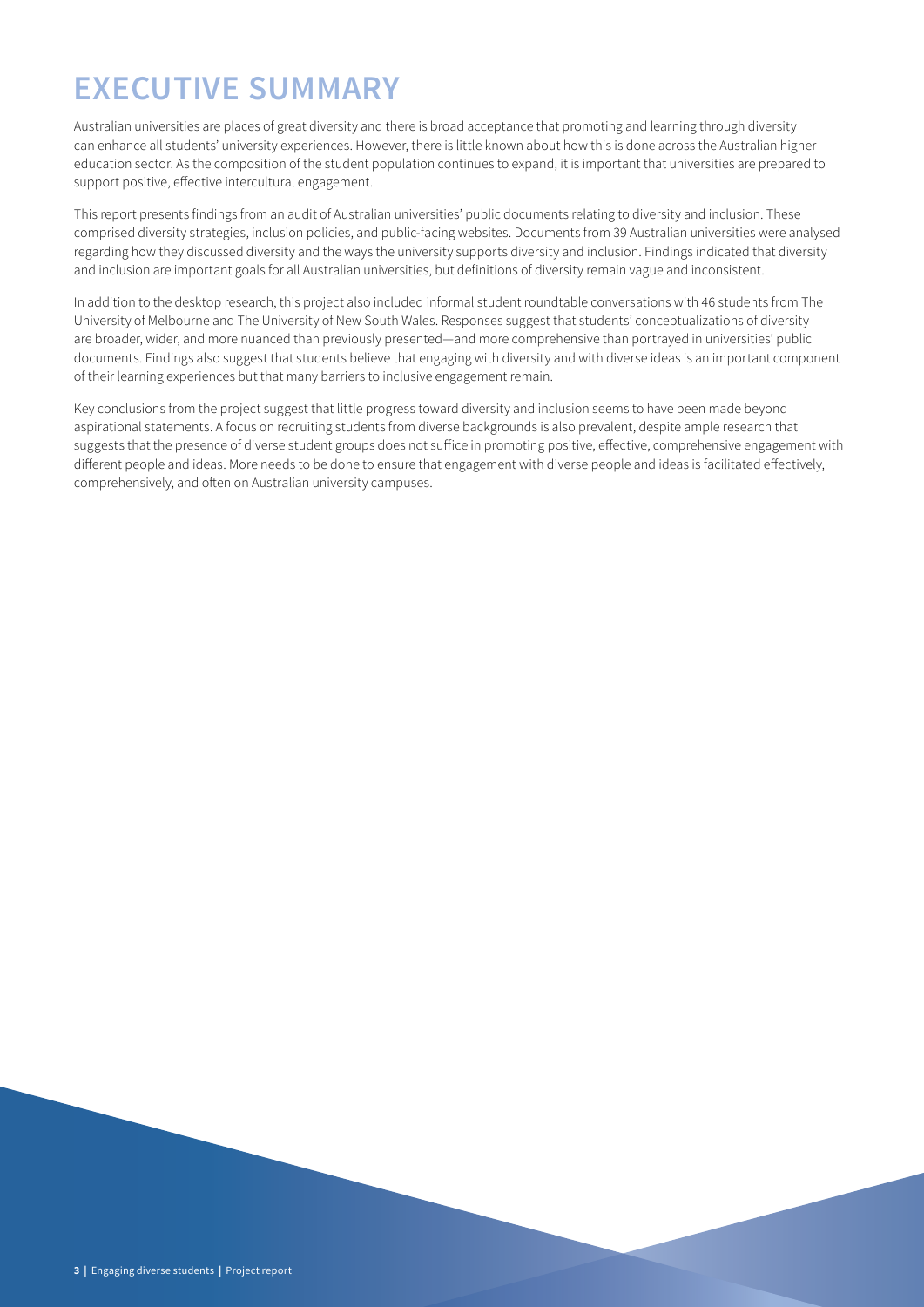## **INTRODUCTION**

The imperative to engage with and promote 'diversity' is prevalent in universities across the world. In Australia, universities are often places of great diversity themselves, as massification and internationalisation have increased and broadened the student population. Likewise, the need to prepare students for employment in diverse, global contexts has led to heightened attention on skills and attitudes related to diversity, such as intercultural competences, global citizenship, and the ability to work with people from diverse backgrounds and contexts.

However, like its sister terms of 'equity' and 'inclusion' there is limited critical engagement with the term 'diversity'; as Archer (2007)<sup>1</sup> noted in her examination of the discourse of diversity, "It is so apparently benign and 'good' that it silences other interpretations, thus render[ing] those who resist it unintelligible or morally reprehensible" (p. 648). Universities have long used the terms equity, diversity and inclusion (EDI) in promotional activities to attract new students<sup>2</sup>; however, recent analysis of universities' public documents suggests that this often functions at the rhetorical level, with little substantial practice or policy to exemplify grand mission statements about EDI.3

Given the significant challenges that the Australian higher education sector has faced in recent years, including closed borders and international immobility, and broader patterns of racialised violence resulting from the pandemic, it is timely to re-examine how universities engage with EDI and what policies, practices, strategies and supports are offered to foster intercultural engagement. This report outlines the findings of a project that audited university policies and strategies that promote diversity and intercultural engagement in Australia.

## **CHALLENGES WITH 'DOING' EQUITY, DIVERSITY & INCLUSION IN THE UNIVERSITY SPACE**

In exploring diversity and intercultural engagement across domestic and international cohorts in Australian universities, we first need an understanding of what constitutes diversity and who is diverse. While a focus on EDI is a prevalent concern for universities globally, these are nebulous concepts with (fittingly) no shared definition, meaning they are subject to institutional interpretation, definition, and implementation. As Marion Bowl<sup>4</sup> noted in her analysis of public documents of universities in England and Aotearoa New Zealand, this results in 'linguistic slippage' that serves institution's agendas:

*The vagueness of the term serves a number of purposes. It invokes the warmth and harmony of institutional inclusiveness without threatening an elitist ethos. It evades specification of who is currently excluded, what structural and economic constraints may perpetuate their exclusion, and what action might be needed to end it. (p. 684)*

Such 'slippery' and ambiguous notions of EDI pose challenges in higher education, particularly where these initiatives intersect with universities' public face, including policy, strategy, and marketing. The international literature explores these tensions between strategy, language, and impact,<sup>5</sup> with much of this literature critiquing the economic agendas inherent in the corporate functions of universities, and the level to which marketing departments are skilled in appropriating diversity and inclusion discourse, therefore creating a set of moral discourses that are difficult to contest.

A further challenge that persists in the international higher education context is the hegemonic pull of the English language. In Anglophone countries like Australia, monolingualism creates significant challenges, as English remains the dominant language of instruction,<sup>6</sup> despite increasing cultural and linguistic diversity evident in enrolments amongst domestic and international cohorts. In 2020, 16.1 per cent of domestic students reported speaking a language other than English at home and 23 per cent were born outside of Australia7 . International students were a considerable influence on Australian universities' diversity profiles prior to the COVID-19 pandemic. In 2020, international student enrolments were representative of over 140 countries and 125 languages spoken<sup>6</sup>.

Despite this diversity in terms of cultural and language backgrounds, it is clear that amongst these contested contexts and discourses that students' intercultural engagement does not naturally develop by intercultural encounters, and such encounters could rather be likely to reinforce stereotypes and prejudices when individuals' experiences are not evaluated at cognitive (knowledge), affective (attitude), and behavioural (practices) levels. Intercultural engagement, as the outcome of intercultural learning, is essential in current interculturally diverse environment in Australian universities. However, there is little evidence that intercultural learning is taking place, or that intercultural engagement is being developed.

The aim of the study reported here was to audit universities' public facing websites and documents to examine what policies, practices, strategies and supports are offered to foster intercultural engagement.

<sup>1</sup> Archer, L. (2007). Diversity, equality and higher education: a critical reflection on the ab/uses of equity discourse within widening participation. *Teaching in Higher Education*, *12*(5–6), 635–653.

<sup>2</sup> Dakka, F. (2020). Competition, innovation and diversity in higher education: Dominant discourses, paradoxes and resistance. *British Journal of Sociology of Education, 41*(1), 80–94.

<sup>3</sup> Baker, S., Field, R., Burke, R., Hartley, L., & Fleay, C. (2021). Discursive constructions of equity in Australian higher education: Imagined worlds and the case of people seeking asylum. *British Educational Research Journal, 47(4)*, 836–854. 4 Bowl, M. (2018). Differentiation, distinction and equality – or diversity? The language of the marketised university: An England, New Zealand comparison.

*Studies in Higher Education, 43*(4), 671–688.

<sup>5</sup> For example, Singh, M. (2011). The place of social justice in higher education and social change discourses. *Compare: A Journal of Comparative and International Education, 41*(4), 481–494.

<sup>6</sup> Xing, C., Mu, G.M., & Henderson, D. (2022). Problematising English monolingualism in the 'multicultural' university: A Bourdieusian study of Chinese international research students in Australia. *Journal of Multilingual and Multicultural Development, 43*(2), 1–14. https://doi.org/10.1080/01434632.2022.2026366

<sup>7</sup> Based on Department of Education, Skills, and Employment data: https://www.dese.gov.au/higher-education-statistics/student-data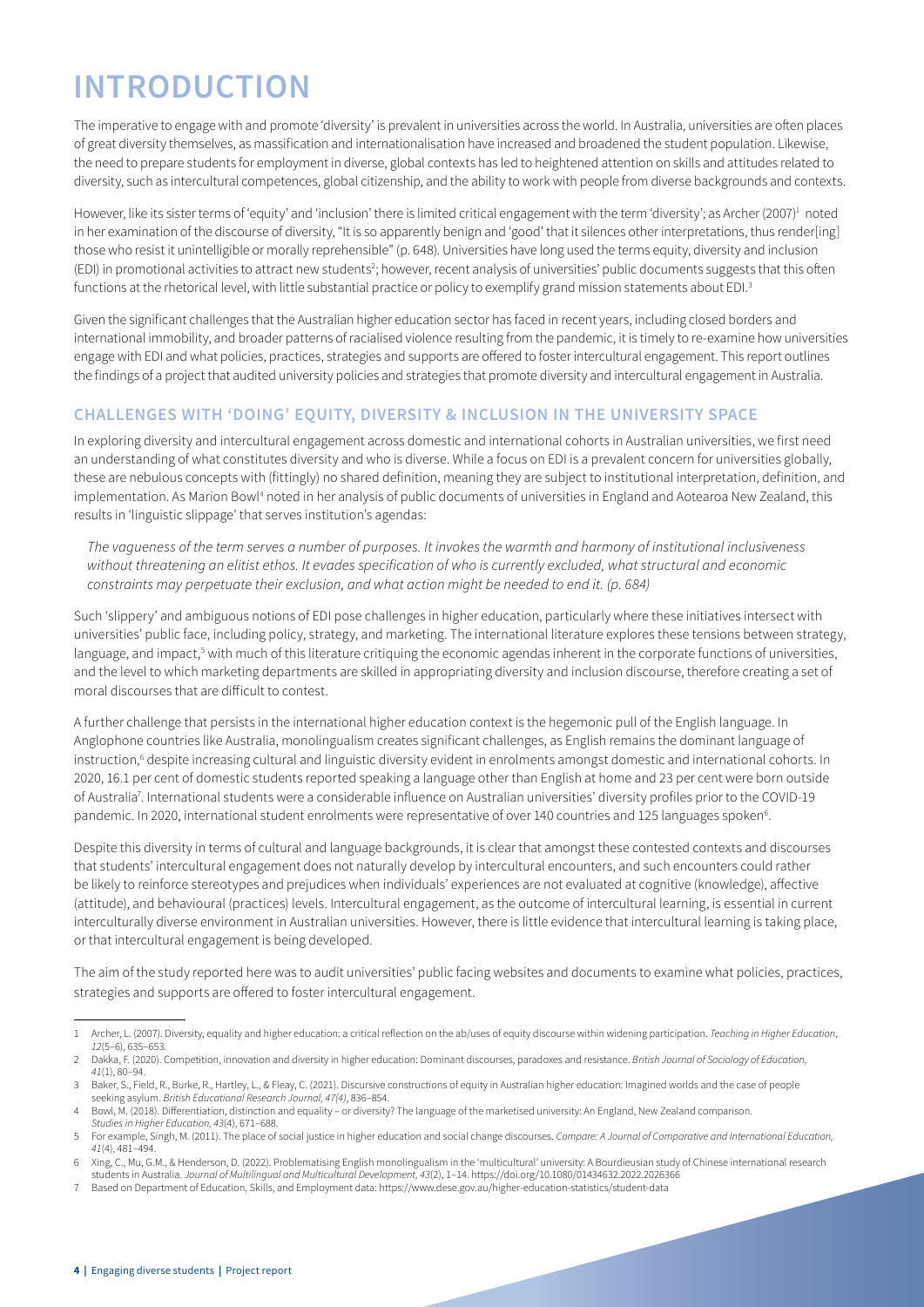# **SCOPE AND METHODS**

Desktop research and document analysis were carried out during September and November 2021. All public universities in Australia were included. Sample institutions similar in size to Australian institutions in Canada, Hong Kong, Ireland, Singapore, the UK, and the US were included to facilitate international comparisons.

There were five main stages involved:

- 1. The words *diversity* and *inclusion* were searched for in thirty-nine Australian public universities' strategic plans and reconciliation action plans<sup>8</sup>, to determine whether such terms were used in the documents, and, if used, in what contexts they were used. The documents were usually available in a downloadable PDF form. When they were unavailable or not easily accessible on the website, the institutions' websites were searched using terms such as *goals, vision,* or *strategy*. Various forms of the words (e.g., *diversity, diverse,* or *diversify* and *inclusion* or *inclusive*) were also looked for. Whether the institutions provided the definition, or their meaning of diversity, was also noted.
- 2. The Australian institutions' *(Equity) Diversity and Inclusion* webpages were examined (where they existed) to see what groups are included in their (equity) diversity and inclusion statements, descriptions, plans, or efforts to make their university community more inclusive.
- 3. Institutions' websites were specifically searched for the words *intercultural/cross-cultural awareness* or *competence*, including if any of those word combinations were mentioned as graduate attributes. Examples of these are included as Appendix A.

The same process used in stages 1–3 was applied to search the websites of the selected international institutions. All relevant sentences and information at fourteen institutions were noted in a table form in a Word document. This information is included as Appendix B.

- 4. Any programs, activities, or resources that appeared to focus on intercultural awareness or intercultural engagement were identified and listed. Programs or activities offered by student clubs and societies were excluded because they are not usually run by the institution. Student exchange programs were also excluded because they do not take place in Australia as well as their being individual choice and experiences. Likewise, elective subjects/units offered at the university (e.g., intercultural communication in linguistics, international relations in business, etc.), were excluded because they are not offered as common or compulsory subjects and only those interested in these subjects enrol in and engage with the content.
- 5. Consultations were conducted with students at the University of Melbourne (n=36) and the University of New South Wales (n=10) to get a sense of students' perspectives, experiences, and definitions of diversity.

8 "A Reconciliation Action Plan (RAP) is a document that sets out an organisation's commitment to promoting reconciliation between Aboriginal and Torres Strait Islander people and the broader Australian community" (Murrup Barak, https://murrupbarak.unimelb.edu.au/engage/the-reconciliation-action-plan)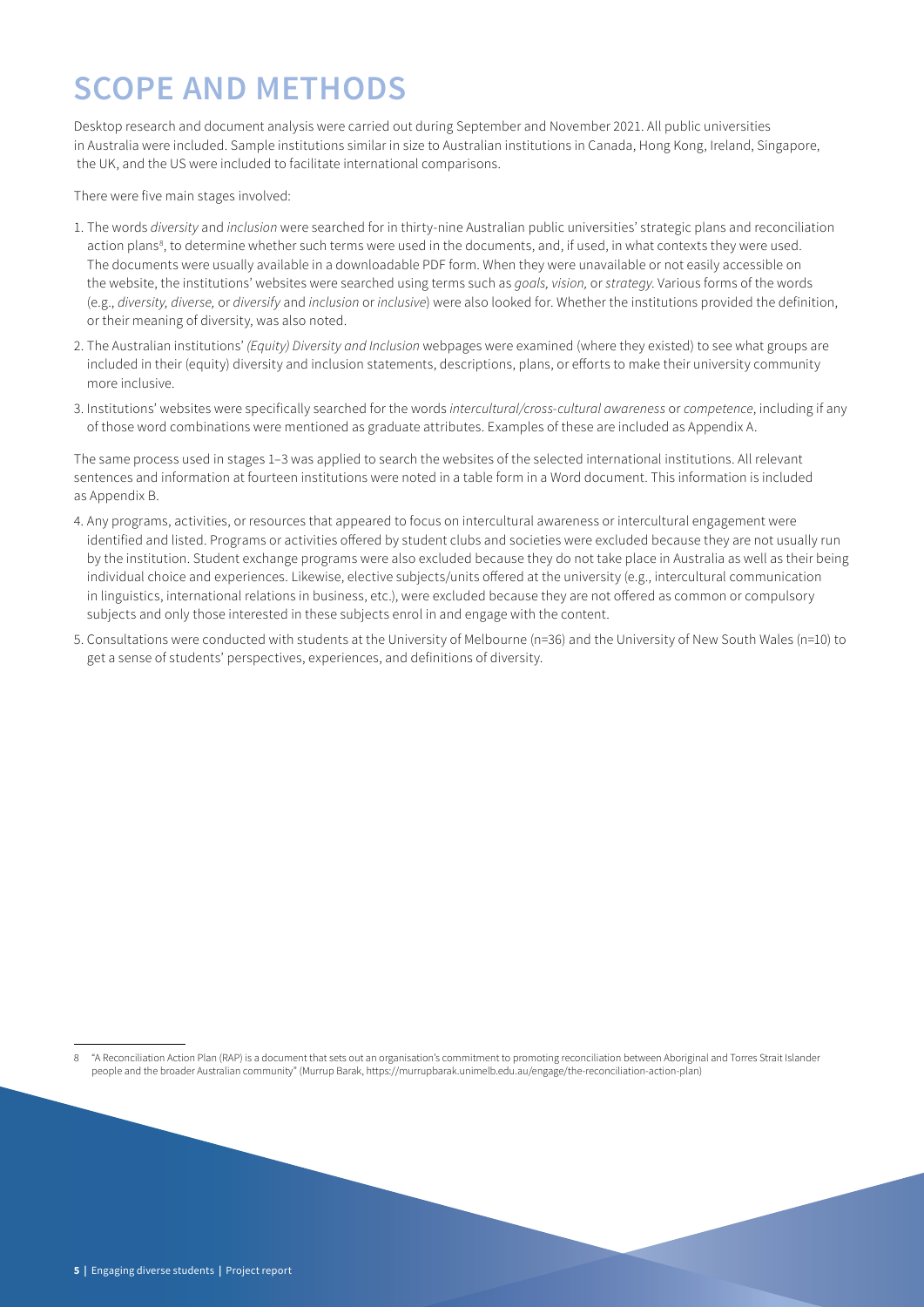A summary of the results of all four stages is shown in Appendix C.

### **HOW DO AUSTRALIAN UNIVERSITIES DISCUSS DIVERSITY IN THEIR PUBLIC DOCUMENTS?**

All universities publish a strategic plan or its equivalent (e.g., university's horizon, blueprint, or plan). The word *diversity* was found in 37 strategic plans or websites, with the University of New England and Batchelor Institute as the exceptions. Where *diversity* was found, the term was mostly used to describe their student or staff populations being diverse in terms of their age, ethnicity, linguistic and cultural backgrounds, and socioeconomic backgrounds. For example, in the strategic plan of La Trobe University<sup>9</sup>, it said "[o] ur student body is highly diverse. Our students are school leavers, TAFE graduates, career changers, mature aged, from regional and remote communities, and drawn from many nations" (p.10). Similarly, the strategic plan of University of Queensland10 stated "[w] e will build diversity and inclusivity within our community. Philanthropy will both boost our capacity for innovation and support our goal of increasing the diversity of our student community. We will aim for modest growth in total enrolments, with strong growth in diversity" (p. 4). In many cases, it was stated that institutions were diverse due to international students from many different countries. For instance, University of Adelaide<sup>11</sup> stated it is a culturally diversity student body that makes the university community diverse. It stated:

*A truly international university welcomes a student body representative of global diversity; international students enrich the social environment of the University, the city and the State. Awareness of, and respect for, diverse cultures, ethnicities, and geographies are foundations of civil society; a diverse student body contributes to the development of our students as global citizens with aspirations to experience, participate in, and influence, the global community. (University of Adelaide, 2019, p. 8)*

Only two institutions provided a definition of diversity. Deakin University stated:

*Diversity refers to all the differences we bring to study or work. It includes diversity of background, often in combination - such as gender, cultural background, sexual orientation, gender identity, disability, age, professional discipline, experience -as well as diversity of thinking approaches, educational and functional diversity. (Deakin University, 2020)*

Another institution which provided a *diversity* definition was Edith Cowan University. They cited the definition of *cultural diversity* provided by the Diversity Council Australia<sup>12</sup> as, "The variation between people in terms of how they identify on a range of dimensions including ancestry, ethnicity, ethno-religiosity, language, national origin, race, and/or religion". However, the current webpage of the Diversity Council Australia13 provides a different definition. It explains "[d]iversity is the mix of people in your organisation. Diversity refers to all the ways in which we differ (e.g., Aboriginal and/or Torres Strait Islander background, age, education, gender, profession)". The council also provides the definition of inclusion, as "[i]nclusion is getting this mix to work. Inclusion occurs when a diversity of people are respected, connected, progressing and contributing to organisational success" (n.p).

### **HOW DO AUSTRALIAN UNIVERSITIES SUPPORT DIVERSE COHORTS?**

All universities but one have a dedicated website section of (equity,) diversity and inclusion. Gender equity or equality including LGBTIQ+ was included and people with disability were also all included. Students from low socioeconomic backgrounds were sometimes included. On the websites of two G08 universities, diversity and inclusion were described only in terms of recruitment of staff and a workplace environment. When cultural diversity was mentioned in (equity) diversity and inclusion, this was often limited to acknowledgement of Aboriginal and Torres Strait Islander cultures, often without further mention of other cultures. Only 13 institutions included *language* or *linguistic* diversity in their inclusion webpages. While all universities have dedicated webpages for international students, which contain practical or administrative information, such as visa guidance, English language support, life on campus, and accommodation, the cohort are rarely included in universities' inclusion policies, statements, plans, or practices. Of the 13, only one institution (Charles Stuart University) specifically mentioned and included international students or domestic students from non-English speaking backgrounds.

<sup>9</sup> La Trobe University. (2020). *Strategic plan 2020–30.* https://www.latrobe.edu.au/\_\_data/assets/pdf\_file/0010/1167193/2020-2030-Strategic-Plan.pdf

<sup>10</sup> University of Queensland. (2021). *Strategic plan 2018–2021.* University of Queensland. https://cms.qut.edu.au/\_\_data/assets/pdf\_file/0006/894066/qut-blueprint-6-final.pdf

<sup>11</sup> University of Adelaide. (2019). *Strategic plan.* University of Adelaide. https://www.adelaide.edu.au/vco/ua/media/30/strategic-plan.pdf

<sup>12</sup> Diversity Council Australia. (n.d.a). *Diversity & inclusion explained*. Diversity Council Australia. Retrieved October 21, 2021 from Edith Cowen University

https://www.ecu.edu.au/about-ecu/commitment-to-equality-and-diversity/equity-diversity-and-inclusion/cultural-and-linguistic-diversity

<sup>13</sup> Diversity Council Australia. (n.d.b). *Diversity & inclusion explained*. Diversity Council Australia. Retrieved October 21, 2021 from https://www.dca.org.au/di-planning/diversity-inclusion-explained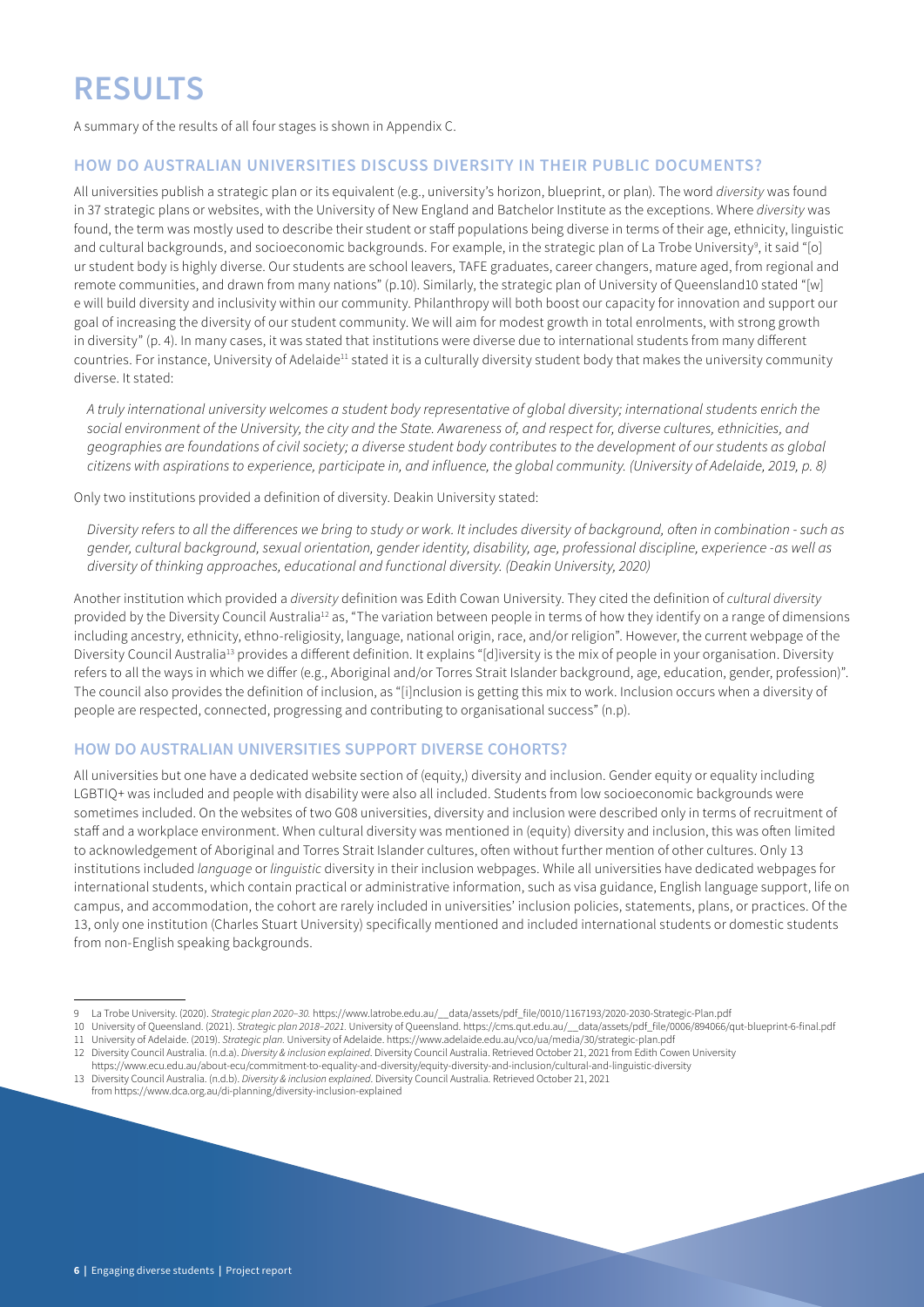The University of Southern Queensland (USQ) and Victoria University were two exceptions with a separate *Multicultural Action Plan* and *Cultural Diversity Strategy* document provided respectively. In USQ's multicultural action plan, it included (1) short-term training programs for students from non-English speaking backgrounds, (2) developing and implementing cultural awareness programs for staff and students, (3) offering academic programs relating to cultural diversity challenges, (4) promoting and providing extra-curricular activities for international students to facilitate friendships and familiarity the university environment, and (5) developing and improving provision of the university's academic support information in languages other than English (University of Southern Queensland<sup>14</sup>). In Victoria University's cultural diversity strategy document<sup>15</sup>, four goals were stated especially for fostering intercultural engagement, advancing culturally inclusive initiatives, providing a harmonious and safe environment, and building meaningful partnerships to uplift diverse communities (Victoria University, n.d.).

## **INTERCULTURAL LEARNING OR AWARENESS, OR INTERCULTURAL COMPETENCE IN GRADUATE ATTRIBUTES**

Terms such as *internalisation* or *global citizenship* were found in the initial search of graduate attribute statements. Terms relating to intercultural learning or awareness were found in 20 universities' websites. Likewise, *cross-cultural competence* was one of the nine graduate attributes found at CQ University, and cultural competence including intercultural knowledge and skills were described as what the university aims for all students and staff develop at Deakin University<sup>16</sup>.

### **INTERCULTURAL PROGRAMS**

Having recorded the previous search results about intercultural/cross-cultural learning or awareness, or intercultural competence, we searched for programs (workshops, online training, activities, resources) relating to institutions' statements about diversity. Five institutions (James Cook University, Murdoch University, University of Southern Queensland, University of Sydney, and University of Wollongong) published information about their diversity-related programs or events for their students. These included both curricular and extracurricular examples, including an Intercultural Lab that collates over 20 undergraduate and 10 graduate coursework units, an extracurricular Global Citizenship Award, language exchange programs, and an intercultural competence online training course. Only one institution, Swinburne University of Technology, stated that intercultural themes were integrated into their curricula, but no further relevant information was provided.

Three institutions (Deakin University, Monash University, and University of Adelaide) had identifiable programs or events for both their students and staff. These programs included online training modules on cultural and diversity awareness and campaigns such as *Racism*. *It stops with me.* and *Diversity—More than we see.* Other examples included art exhibits and multicultural weeks and festivals.

For seven institutions (Edith Cowan University, Flinders University, Queensland University of Technology, University of New South Wales, University of Technology Sydney, University of the Sunshine Coast, and Victoria University), only staff-related offerings were visible. Examples were primarily resources or professional development, such as inclusive teaching toolkits and a range of online training modules, including on unconscious bias, inclusive teaching practice, and diversity awareness,

#### **STUDENT ROUNDTABLES**

The student roundtables were conducted in October 2021 and included 46 students. The question schedule asked questions that probed their understanding of diversity — inviting them to offer their definition of diversity and to offer examples and observations from their own experience and of their peers about what universities do to facilitate intercultural engagement, what works and what doesn't, and how students think universities could improve.

<sup>14</sup> University of Southern Queensland. (n.d.). *Multicultural action plan 2017–2019*. University of Southern Queensland.

https://usq.edu.au/about-usq/values-culture/diversity-inclusion/multiculturalism

<sup>15</sup> Victoria University. (n.d.). *Cultural diversity strategy 2018–2021*. Victoria University. https://www.vu.edu.au/about-vu/university-profile/diversity-inclusion/cultural-diversity 16 Deakin University. (2020). *Creating inclusive futures together: Diversity and inclusion strategy 2020-2025*. Deakin University.

https://www.deakin.edu.au/\_\_data/assets/pdf\_file/0009/2308167/2021-March-Diversity-and-Inclusion-Strategy.pdf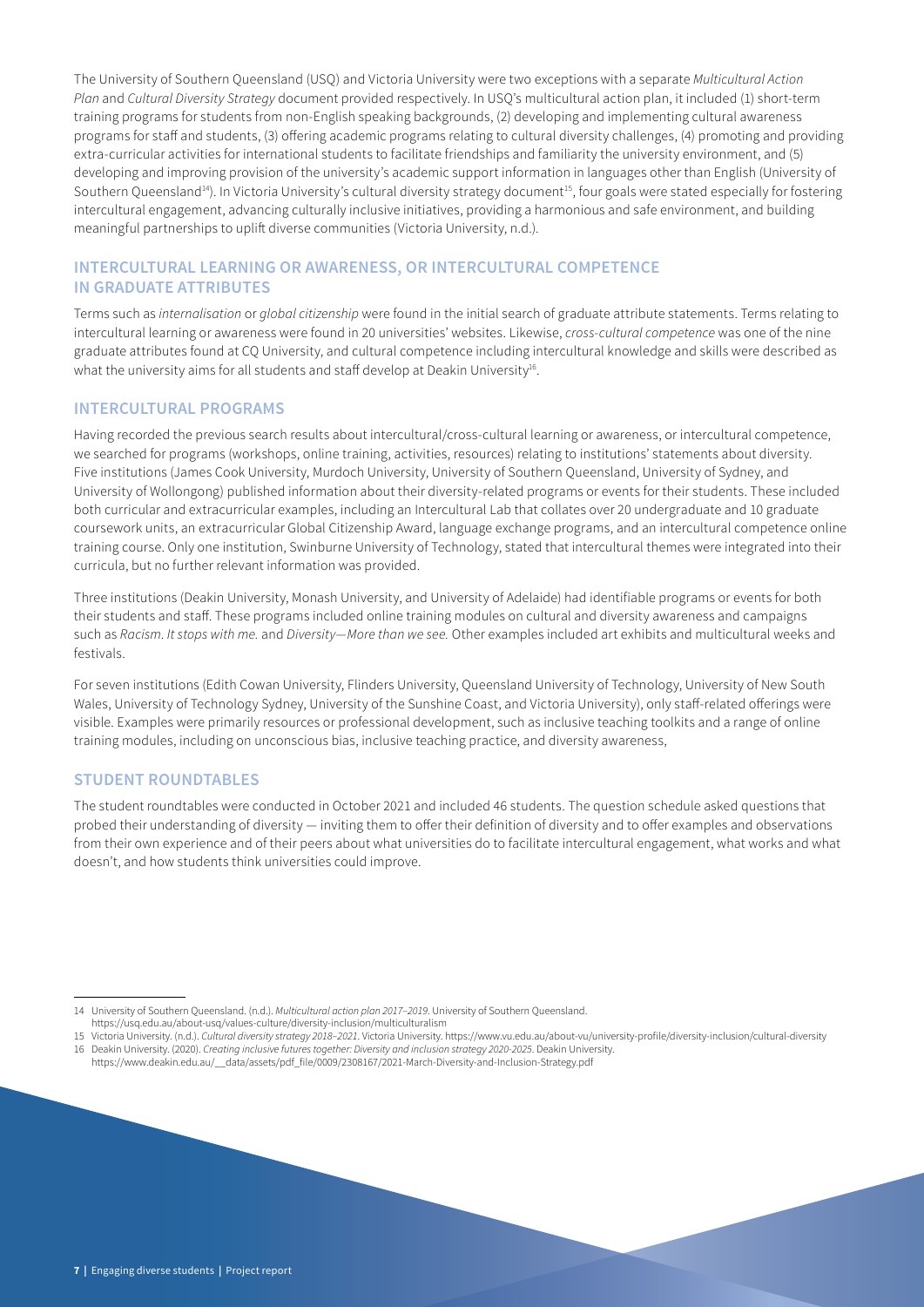#### UNDERSTANDING DIVERSITY

There was broad consensus amongst roundtable participants that diversity in the student and staff body is positive and valuable; however, students' understanding of what diversity means in the higher education context varies and has developed/changed over time. Some students recognise the change in their own conceptions of diversity since being in higher education. While they may have previously thought of diversity mainly in terms of ethnic or cultural backgrounds, they are more aware of different, less visible, forms of diversity at university, including socioeconomic background, sexual orientation, or gender identity. Students recognise how these factors can impact on how they experience university life. Diversity of beliefs and opinions was also recognised to be an important aspect of higher education, but one that poses risk and challenges. Some students commented on a reluctance or fear to express views that are different to what they perceived to be the 'mainstream' or 'accepted' view.

The conceptualisation seems to be wider both that it (a) considers more variables and (b) includes behaviours and actions:

- a. Diversity is more than common identity markers like culture and gender. It considers sexuality, ideology, opinions, socioeconomic background, class, ability, neurodiversity, ideas, and changes to fundamental concepts (e.g., gender).
- b. Diversity not just as an adjective but also as a behaviour: acknowledging difference; making students feel included; the lack of discrimination, whether ethnic, age, cultural, etc.; feeling free to share views and perspectives; living in harmony; equal opportunity.

#### DIVERSITY IN THE CLASSROOM

Student roundtable participants indicated a belief that there are tangible and important benefits to engaging with diversity and diverse ideas while at university and were generally supportive of the inclusion of materials in the formal curriculum that reflect diverse perspectives. It was less common for students to consider diversity among the staff; most, but not all, focused on the student body. While students generally hold an expectation that healthy debate should exist at university, there was some disagreement as to whether controversial opinions can or should be shared in class. Some participants suggested that it is possible to share, while other participants indicated that to do so is uncomfortable, and the response to sharing 'opposing' ideas is extreme. Students perceived there to be a dominant way of thinking at university and noted that the roles such as tutors can be very influential. Participants reported being known to one another in the classroom environment as a supportive factor in engaging in discussion, and they noted that speaking up in class can be intimidating because of a range of variables; including gender, power dynamics, language, personality, confidence, and the attitude of their tutors.

#### PERCEPTIONS OF BARRIERS TO INCLUSIVE ENGAGEMENT

While students generally recognise the importance and benefit of engaging with people from diverse backgrounds, there remain numerous barriers and challenges to interacting with the 'other', and few students report interacting regularly (or outside of class) or with those from different cultural or linguistic backgrounds. When discussing barriers to inclusive engagement, some students referred to challenges associated with international students' language ability, but this was not as predominant a comment as represented in previous literature. Many participants felt that the onus should be on the university to create the environment, as well as opportunities, to foster intercultural connections amongst students. However, students noted that it is up to the individual to take advantage of what is offered. Students cited a range of barriers to inclusive engagement, many of which have been identified in previous literature; including perceived lack of interest from other students in forming friendships, structural, cultural, or personal barriers to getting to know classmates, and the challenges of interacting with others in the age of remote learning.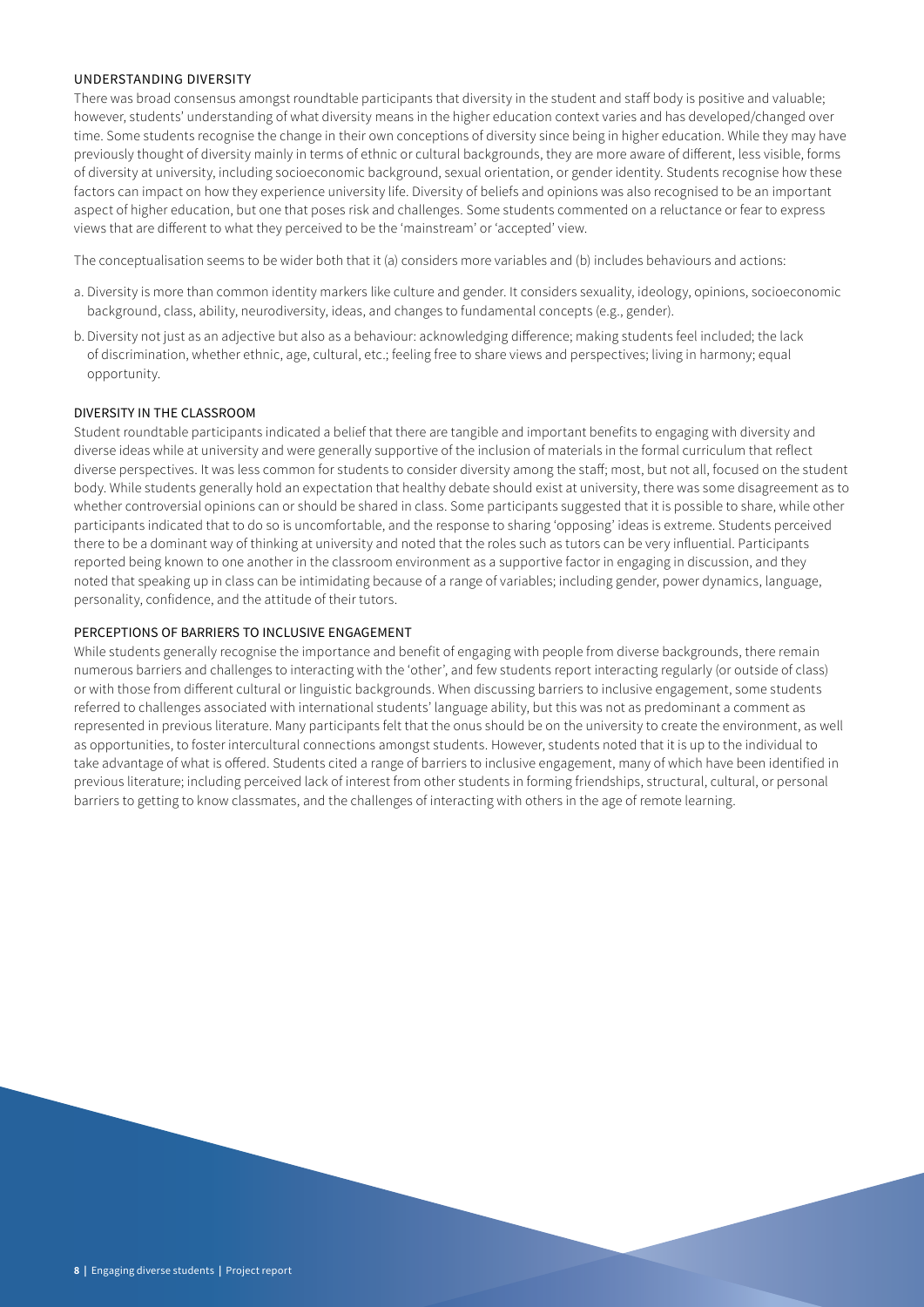# **CONCLUSION**

This audit of publicly available information from Australian universities reveals that promoting 'diversity and inclusion' is espoused as being important goals for most, if not all universities. However, few define what this means, and there is little consistency in the activities that constitute 'diversity' across the Australian higher education sector. Our audit reveals a variety of programs to encourage intercultural engagement are offered, but only by some universities. In addition, the provision is mixed across the sector, including recruitment efforts, clubs and events, and supporting international students.

Moreover, our analysis of this publicly available information suggests that university strategies are mostly focused on ensuring diversity in demographic profile of staff and students, which is very important for structural diversity, but is not enough to ensure that frequent or effective inclusive engagement occurs. In addition, less is stated about other important dimensions of diversity that are important, such as graduate attributes, and which have the potential to benefit student development and the student experience, e.g., cross-cultural engagement in curriculum and university life. This is interesting, given the importance of being viewed as a university that is committed to diversity in the global student market.<sup>17</sup>

Our consultations with students revealed interesting insights into how diversity is understood. The discussions in the consultations clearly pointed to an immediate perception of diversity as relating to visible markers of difference, such as cultural and linguistic profiles, but gentle probing illuminated the range of 'diversities' that students were able to articulate, including less overt or visible forms of diversity, and multiple ways of viewing the world. In contrast to these nuanced insights, the students expressed views that their universities are jointly responsible with individuals to create the conditions for diversity to be valued, and for intercultural engagement to be prevalent. Students also seem to see tangible and important benefits to engaging with diverse people and ideas at university, but they suggested that more work is needed to improve the inclusiveness of their learning environments.

Universities may also benefit from considering students' conceptualisations of diversity as not only categories of difference but as behaviours and descriptions of the environment. Focusing on what universities can do and how they can ensure inclusion might help progress efforts beyond vague aspirations and better facilitate genuinely inclusive engagement.

Overall, this audit illustrates the disparate approaches to diversity taken by Australian public universities. While the variety could be indicative of the rich diversity that exists in the higher education sector, it is also a reminder of the size and complexity of the task to achieve the goals and facilitate the educational benefits of diversity. While the consultations suggest some students are a receptive and encouraging audience for encouraging ongoing student engagement with diverse others in the curriculum and beyond, the challenges of creating the conditions for intercultural engagement are abundantly clear and require further exploration.

<sup>17</sup> Dakka, F. (2020). Competition, innovation and diversity in higher education: Dominant discourses, paradoxes and resistance. *British Journal of Sociology of Education, 41*(1), 80–94.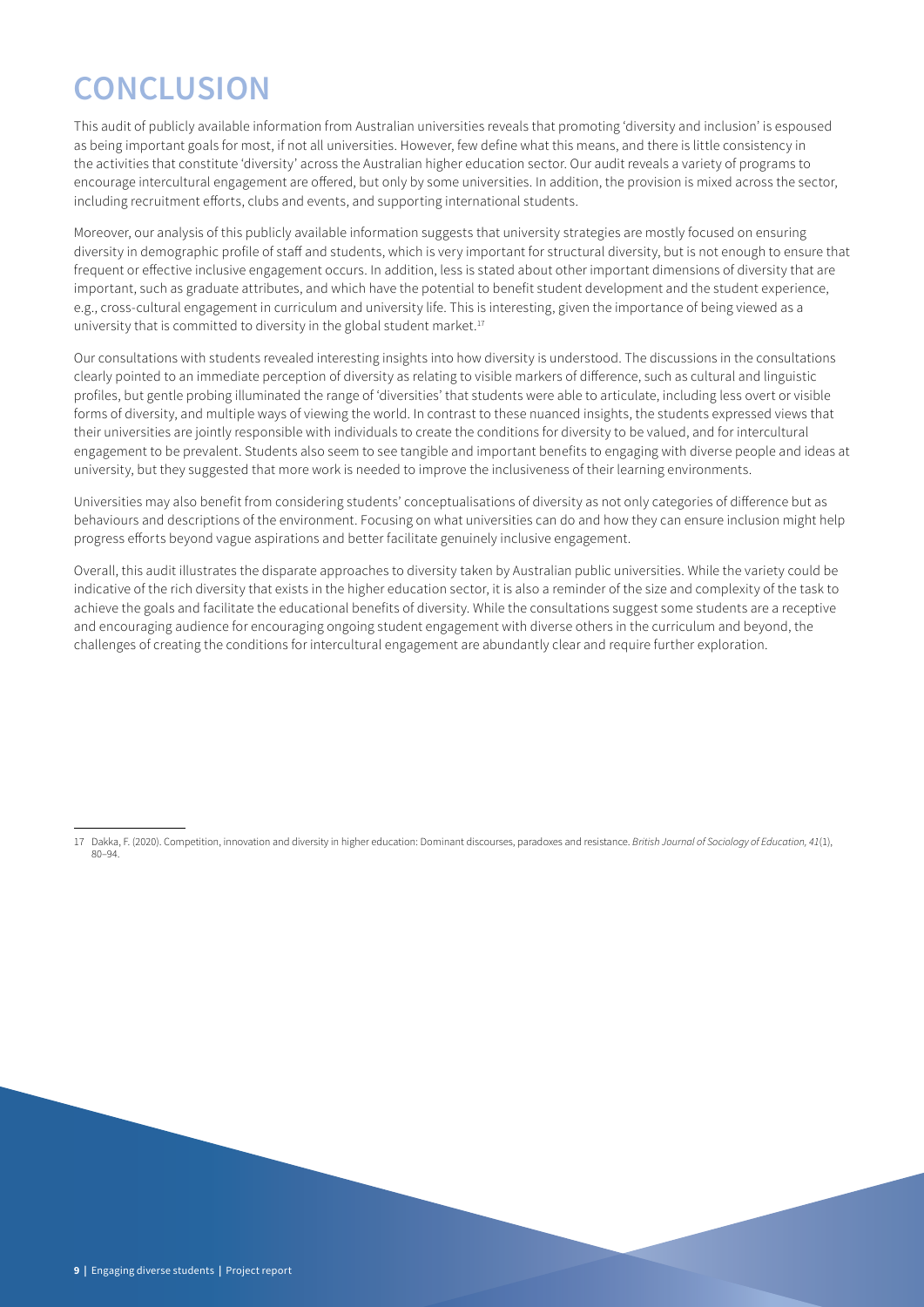## **APPENDIX A: EXAMPLES OF DIVERSITY, INCLUSION, AND INTERCULTURAL PROGRAMS OFFERED BY AUSTRALIAN UNIVERSITIES**

## **EXAMPLES OF DIVERSITY COURSES OFFERED TO STUDENTS IN AUSTRALIAN PUBLIC UNIVERSITIES (REPORTED IN PUBLICLY AVAILABLE FORMAT)**

- Deakin University has programs for students, such as training modules that students should take before they start their studies. The modules include cultural diversity awareness, inclusive language, and gender and disability awareness. There are also cultural diversity and inclusion campaigns on campus such as *Racism. It stops with me* and *Diversity- More than we see.*
- Monash University has *Intercultural Lab* in the Arts Faculty. On the Lab webpage, 20 undergraduate and 10 graduate coursework units are listed. Co-curricular programs are also available. Global Leadership Academy was a 2.5-day weekend workshop launched in 2019 as a collaborative pilot program between Monash University and Penn State University. In 2019 the workshop took place in Dandenong ranges in Australia with 50 students participating. Two self-directed online programs are offered to students. *Intercultural Competence for the Workplace* is a 3-hour self-directed online learning course. In the first semester of 2021, for example, about 200 students completed the course. *Connecting across Cultures- Becoming a Global Citizen* is a 2-hour self-directed online program including three sections on cultural awareness. Between last 2016 and early 2020 about 4,000 students completed the course.
- Murdoch University offers a language and cultural exchange program through which students can make friends, learn about different cultures, and develop cross-cultural understanding. Similarly, University of Wollongong has the *Global Communicators* program through which domestic and international students meet and have an hour session each week for 10 weeks.
- The University of the Sunshine Coast offers online diversity awareness training and 2-hour unconscious bias training for students.
- The University of Sydney has an extra-curricular program *Global Citizenship Award*. The program is designed to strengthen students' intercultural competencies, create international networks, maximise their overseas study and work experience, prepare to compete in global labour markets, and understand role as a global citizen. To complete the program, students are required to attend one of the influential leaders speaker series event, participate in six practical skills devilment seminars, and achieve 100 citizenship in action points by doing internships or volunteer work, participating in conferences and mentor program, and taking courses in culture/language.

## **EXAMPLES OF DIVERSITY COURSES OFFERED TO STAFF MEMBERS IN AUSTRALIAN PUBLIC UNIVERSITIES (REPORTED IN PUBLICLY AVAILABLE FORMAT)**

- Deakin University have a diversity and inclusion task force committee in each of the four faculties and the committee organise training and capacity building for their teaching staff. Themes covered in the training includes intercultural awareness, unconscious bias, and belonging and inclusion of international students.
- Edith Cowan University offers two 2-hour online workshops in teaching and learning: *Providing Education to Overseas Students* and *Inclusive Education Learning Community*.
- Flinders University offers a one-off workshop on the *Cultural Intelligence Professional Development* in 2019. The workshop consisted of a teaching and professional staff panel of five sharing their experiences from interaction with international students. There were comments from the staff attendees, about 40, and their experience was also shared. There was an art exhibition the *Frame* held in 2019 where 20 international students' photos and self-reflective stories of moving and living in Australia were presented for the South Australian Living Artists Festival.
- Queensland University of Technology provides self-paced online programs as parts of their professional and executive education: *Including Education- Essential Knowledge for Success* (2-hours, free) and *Inclusive education- Core Concepts and Essential Knowledge* (4 weeks, paid extended module with a fee of \$275.80).
- University of the Sunshine Coast has cultural diversity and inclusive practice toolkit which includes designing culturally inclusive learning and teaching spaces information folio for teaching staff.
- University of Technology Sydney offers *Unconscious Bias Training* and *Cultural Diversity Training*. They are all half day on campus training and have been offered since 2019. *Unconscious Bias Training* has a focus on race and gender. *Cultural diversity training* focusses on introspective reflections, taking a cultural humility approach, giving attendees an opportunity reflecting on their own culture, biases, and prejudices. It is designed to lead people to recognise different ways of understanding, so they can deal with diversity in a more open-minded way. It is offered once per semester and there are usually 10 to 15 attendees. It is also offered at a team or unit's request at the university.
- Victoria University provides resources on intercultural engagement and cultural diversity for teaching staff on the website including intercultural approach to learning and teaching, culturally inclusive learning and learning, and tips. It holds a *Multicultural Week* each year and events such as a Mooncake Festival, a Multicultural Trivia Night, and an origami session are organised.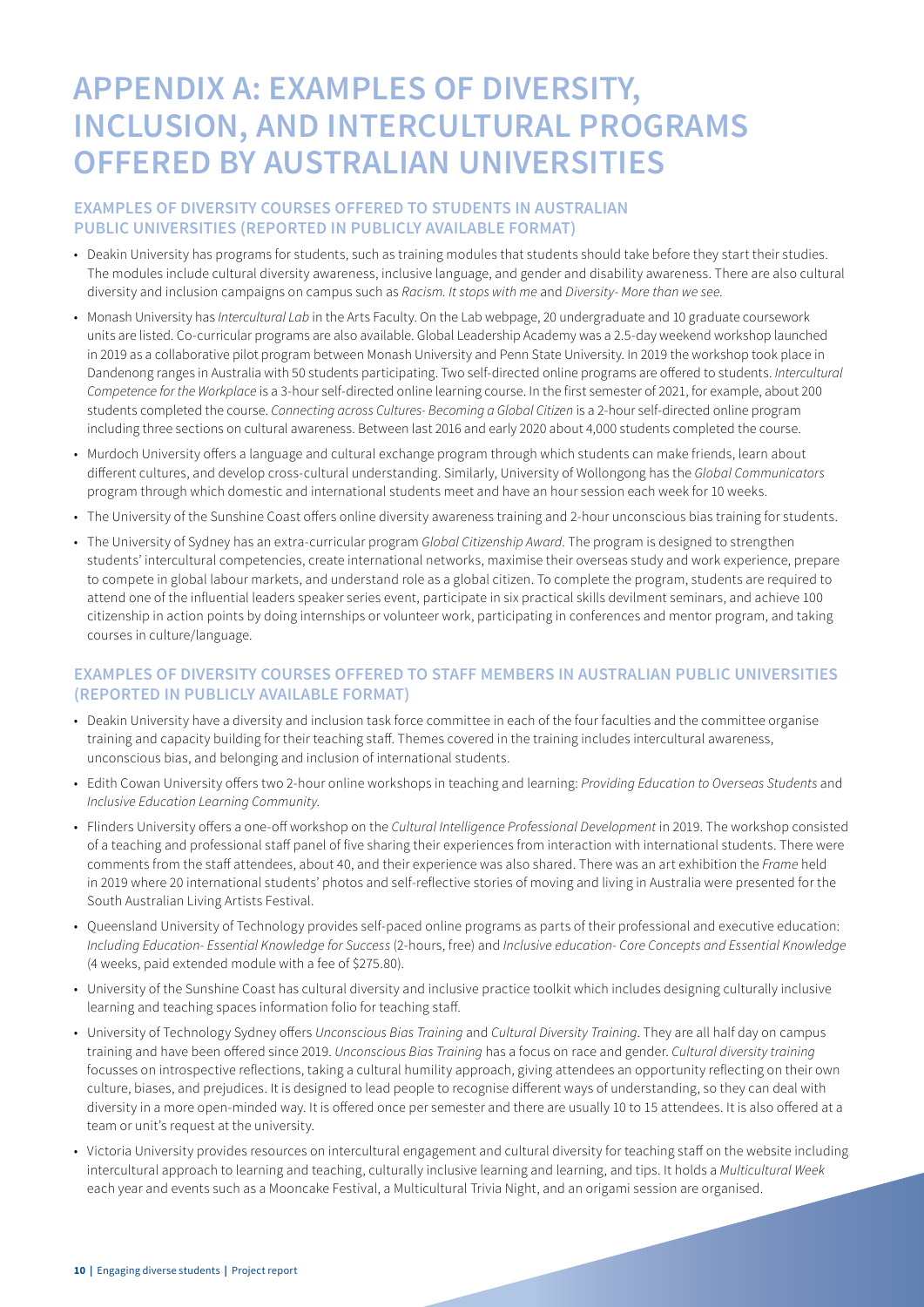## **APPENDIX B: DIVERSITY, INCLUSION, AND INTERCULTURAL PROGRAMS OF SAMPLE INSTITUTIONS OUTSIDE AUSTRALIA**

Fourteen sample universities' websites were searched for the same terms (i.e., diversity, inclusion, intercultural-, and intercultural programs) used in our search of the Australian institutions. A selection of institutions was based on results of a research project conducted by the Melbourne Centre for the Study of Higher Education on international student engagement<sup>18</sup>. The report includes four universities in Canada, one in Ireland, four in the United Kingdom, and three in the United States, and those universities' websites were searched except that two universities in Canada (i.e., University of Toronto with over 95,00 students and University of British Columbia with over 68,000 students) were replaced with McMaster University and University of Alberta due to their much large student numbers compared to most Australian universities. In addition, two representative universities in Hong Kong and Singapore were added.

Table 1 shows:

- The student numbers and international student numbers of each institution
- Whether the terms *diversity, inclusion,* and *intercultural awareness* or *competence* were mentioned in their website
- Whether they offer any relevant programs to students.

#### **TABLE 1. DIVERSITY, INCLUSION, AND INTERCULTURAL PROGRAMS OUTSIDE AUSTRALIA**

|                       | Institution                                                  | No of students               | Diversity    | Inclusion    | Inter-       | Program/s    |  |
|-----------------------|--------------------------------------------------------------|------------------------------|--------------|--------------|--------------|--------------|--|
| Country               |                                                              | No of international students |              |              | cultural     |              |  |
|                       | <b>McGill University</b>                                     | 39,736<br>12,108 (30%)       | $\checkmark$ | $\checkmark$ | $\checkmark$ | $\checkmark$ |  |
| Canada                | McMaster University                                          | 33,147<br>4,400 (13%)        | $\checkmark$ | $\checkmark$ | $\checkmark$ | $\checkmark$ |  |
|                       | University of Alberta                                        | 40,061<br>9,036 (23%)        | $\checkmark$ | $\checkmark$ | $\checkmark$ | $\checkmark$ |  |
|                       | University of<br>Saskatchewan                                | 25,900<br>3,100 (12%)        | $\checkmark$ | $\checkmark$ | $\checkmark$ | $\checkmark$ |  |
| <b>Hong Kong</b>      | University of<br>Hong Kong                                   | 31,844<br>11,508* (36%)      | $\checkmark$ | $\checkmark$ | $\checkmark$ | $\checkmark$ |  |
| Ireland               | University College<br>33,321<br>Dublin<br>8,500 (26%)        |                              |              | $\checkmark$ | $\checkmark$ | $\checkmark$ |  |
| Singapore             | 47,200<br>National University<br>unavailable<br>of Singapore |                              | $\checkmark$ | $\checkmark$ | $\checkmark$ | $\checkmark$ |  |
|                       | De Montfort University                                       | 29,000<br>2,700 (9%)         | $\checkmark$ | $\checkmark$ |              |              |  |
| United                | Nottingham Trent<br>University                               | 35,785<br>unavailable        | $\checkmark$ | $\checkmark$ | $\checkmark$ | $\checkmark$ |  |
| Kingdom <sup>19</sup> | University of<br>Nottingham                                  | 34,840<br>9,000 (25%)        | $\checkmark$ | $\checkmark$ | $\checkmark$ | $\checkmark$ |  |
|                       | University of Warwick                                        | 26,825<br>9,500 (35%)        | $\checkmark$ | $\checkmark$ | $\checkmark$ |              |  |
|                       | North Carolina<br>State University                           | 36,042<br>884** (2.5%)       | $\checkmark$ | $\checkmark$ | $\checkmark$ | $\checkmark$ |  |
| <b>United States</b>  | University of Minnesota                                      | 43,467<br>5,927 (14%)        | $\checkmark$ | $\checkmark$ | $\checkmark$ | $\checkmark$ |  |
|                       | University of<br>Wisconsin-Madison                           | 46,030<br>7,102*** (15%)     | $\checkmark$ | $\checkmark$ | $\checkmark$ | $\checkmark$ |  |

\*The term non-local was used on the website.

\*\*The term non-resident aliens was used on the website.

\*\*\*The term non-citizen students was used on the website.

<sup>18</sup> Melbourne Centre for the Study of Higher Education. (2020). *International student engagement*. Melbourne Centre for the Study of Higher Education, University of Melbourne.

<sup>19</sup> Total student numbers at all four universities in the UK were drawn from Higher Education Statistics Agency (n.d.).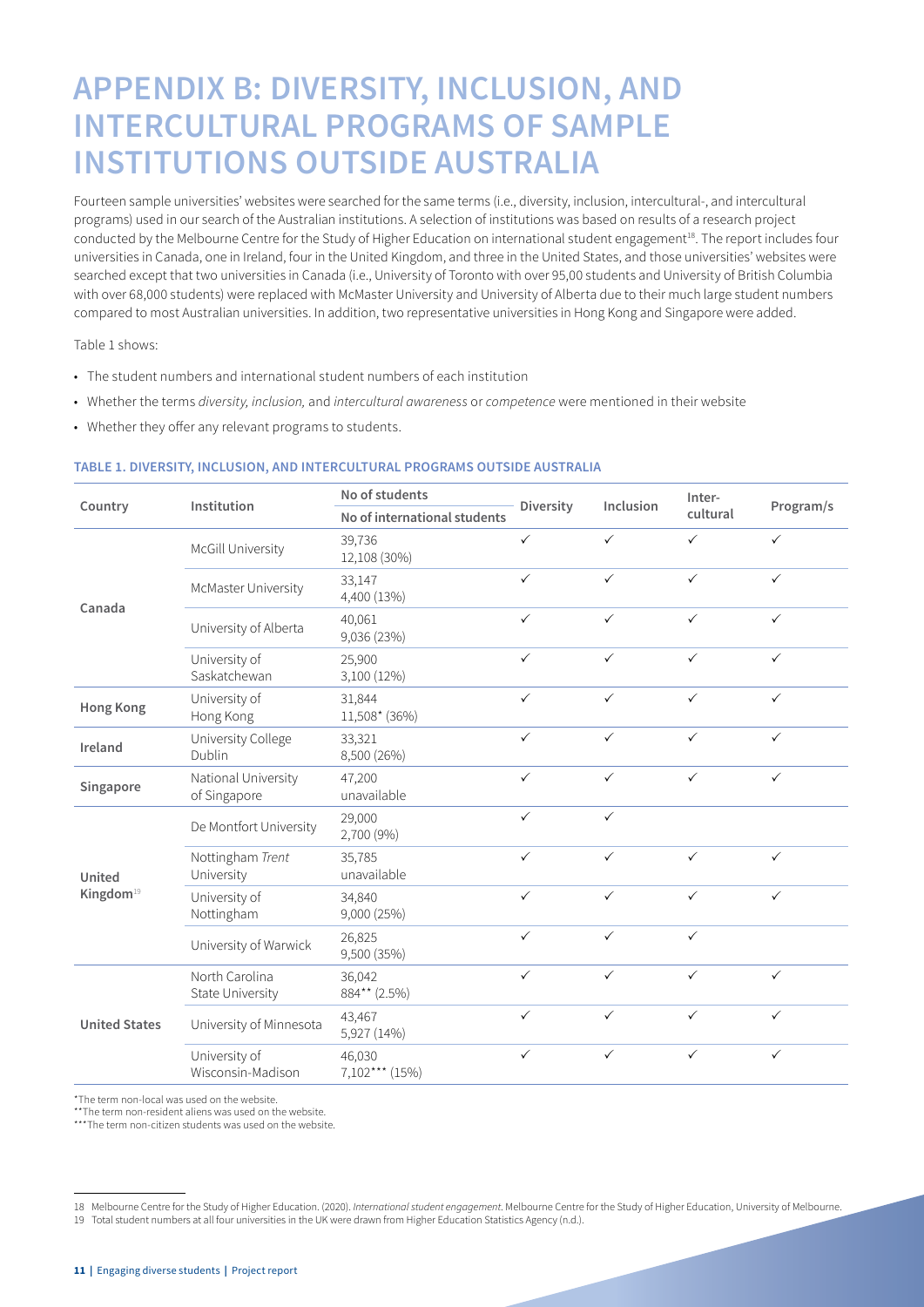The terms *diversity*, *inclusion*, and *intercultural*- were all found on all fourteen universities' websites except for the term intercultural- on the De Montfort University website. Programs or events offered to students were found in all excluding De Montfort University and University of Nottingham in the UK.

#### **EXAMPLES OF DIVERSITY PROGRAMS OFFERED BY INTERNATIONAL UNIVERSITIES**

In Canada, McGill University offers the *Buddy Program* which pairs new international students with current students. University of Saskatchewan runs three programs. Through the *Collaborative Online International Learning* an instructor at the university can work a partner instructor from an international institution. This program is provided to enrich teaching and learning experience both for faculty and students. *Introduction to Intercultural Communication* is self-guided 8-10-hour online course. It is a non-credit course designed for students. The program's six modules include 1) introduction to culture, 2) facilitating self-reflection on participants' cultural identity, 3) providing tools to understand the different characteristics and understandings within cultures, 4) examining ways that cultural immersion can lead to transition shock and how to mitigate and manage these experiences, 5) reflecting on intercultural communication competencies and how these can be further developed in participants, and 6) reflecting on an intercultural experience with the content learned throughout the course. The university also has the *Buddy Program*. McMaster University offers three programs. *Virtual Global Learning* is an instructional model where students are given collaborative tasks in partnership with students from other organizations outside Canada. For example, assignments or learnings can be demonstrated in text, audio, image, or video. It also has *International Student Buddy Program* as well as *International Students Socials*. The Socials program includes cooking with friends, cultural night, hot drinks and speed meeting, and McMaster's got talent: International students edition.

University of Alberta's *Certificate in International Learning* (CIL) offered to students is worth noting for its tightly designed content and activities required. It aims to learn how to thrive in culturally diverse and global contexts through meeting other internationally minded students. There are five requirements to complete. First, students need to take 3-hour online orientation. Second, students need to take CIL-approved academic courses at least from two different disciplines (e.g., World Prehistory, Topics in Asian Anthropology, Interculturalism and East Asian Music, Language(s) of Culture, Global Critical Race Theory, Introduction to Cinema, etc.). Third, students need to obtain intercultural experience either going abroad more than 6 weeks, working in a cross-cultural environment for more than 100 hours, or living in the International House for more than one year. Fourth, students need to get enough co-curricular and communication points and this can be done by completing two of the following: 1) earning co-curricular activity points by attending or organising globally-focused events on campus, serving as an executive members of an internationallyoriented, students' union-registered student group, or volunteering for select programs with UAlberta International, 2) gaining second language competence, or 3) completing 15-hour intercultural communication training. The last requirement is to complete a capstone project which requires a 1000-1500 words essay reflecting on what students learned from this certificate course. To University of Alberta's CIL program in particular, an email enquiry was sent, and responses were provided. The program began to offer in 2013 and as of November 2021, 498 students have graduated with the CIL. They had 15 students graduating with the CIL in the academic year 2013-2014, for example, but the numbers increased to 99 students in the 2020-2021 academic year. A mix of domestic and international students participates. Of the 355 current enrolments, 250 are domestic students (70 per cent) and 105 are international students (30 per cent).

One institution closely examined in Ireland was University College Dublin. It has the *Intercultural Development Programme* run by its Graduate Business School. It aims to develop key 21st century skills. It is offered for two terms and certification is given upon completion. Topics covered in the programme includes managing time/task, developing intercultural/global competence, communicating cross-culturally, working in teams, managing conflict, working in virtual teams, and enhancing global career prospects. They also offered *Buddy Programme* which links incoming international, graduate students with the local university alumni, upon their arrival. In the UK, University of Warwick's equity, diversity and inclusion division offered online programs including unconscious bias, inclusive language and communications, and challenging inappropriate behaviours, and also cultural awareness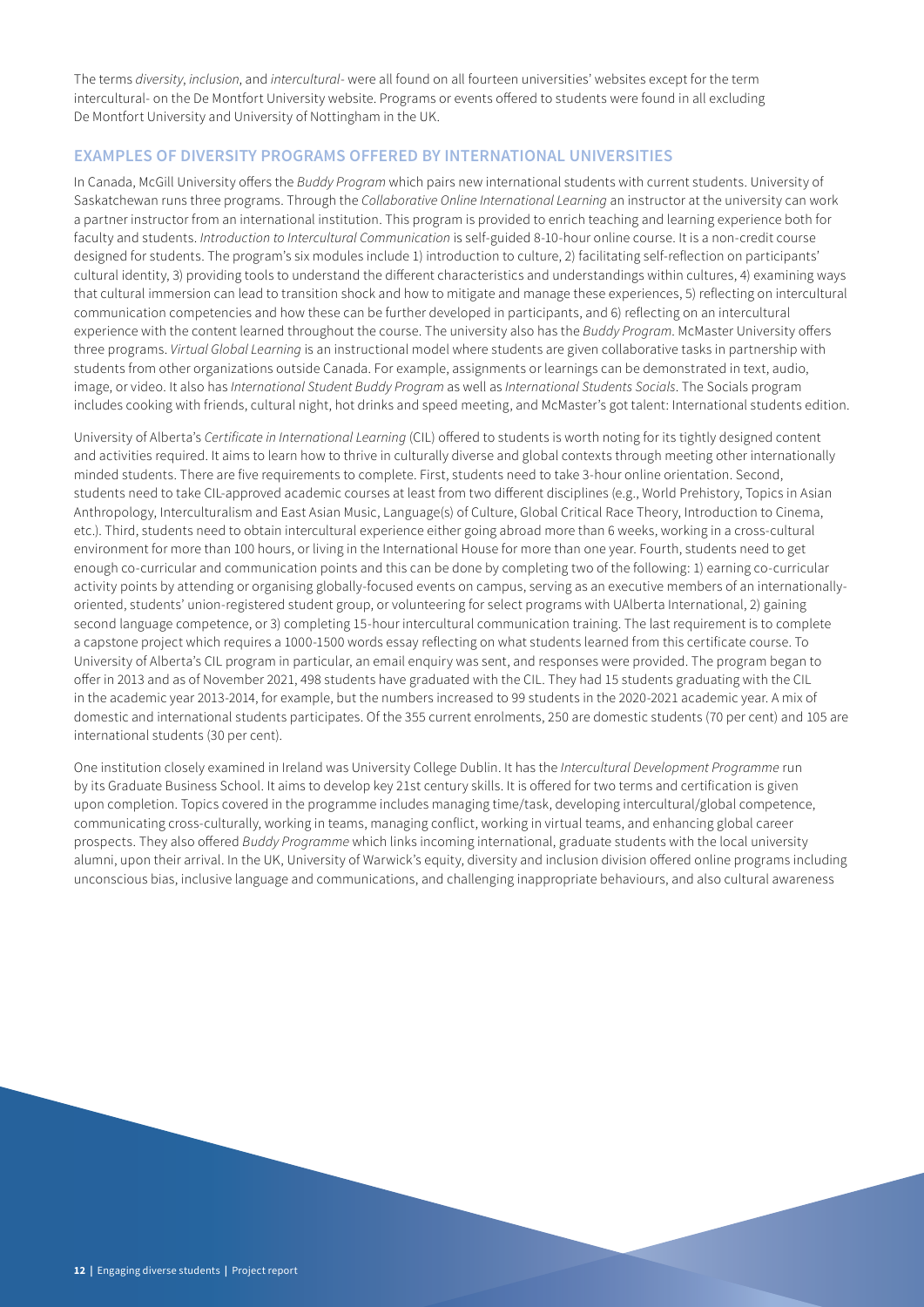and understanding race bias. Nottingham Trent University has programs such as global week, global employability award, and global languages. *Global Week* is a week during which people can showcase their culture or global issues. *Global Employability Award* is a certificate course through which students can develop international related skills and experience. *Global Languages* is a program through which students can practise speaking different languages with other students three days a week.

In the US, three institutions were examined: North Carolina State University, University of Minnesota, and University of Wisconsin-Madison. North Carolina State University provides online training programs on the topics of diversity and managing bias both for staff and students. *Applied Cultural Identity*, offered to students, is a 2-hour workshop on the foundations of diversity, equity, and inclusion learning. Especially for undergraduate students, an online *Diversity, Equity* and *Inclusion for Students* module is offered. Key topics covered in the module include identity, selfhood, imposter syndrome, identity transitions, power, privilege, oppression, bias, respect, allyship, and self-care. University of Minnesota twin cities campus offers their staff *Global Programs and Strategy Alliance* especially related to teaching. A 2-hour interactive workshop is run to learn and practise intercultural facilitation technique, and explore, share, and practise activities that broaden student engagement, integration, and interaction. A day conference *Leap into Global Learning* is held every 2 years. Also *Teaching in Globally Diverse Classes Certificate* program is available. It is 10-hour self-paced readings, reflections, short pre- and post- surveys plus 12-contact hour core and elective workshops and webinars. At University of Wisconsin-Madison *Culturally Competent Practices for Working with Students of Colour and Cultural Diversity Awareness* training for research mentors are available, both of which appear to offer at request. For students, *Graduate Students Diversity* training is offered online focusing on diversity, inclusion, and other new initiatives. Also *Graduate Assistants Equity Workshops* focus on diversity, discrimination, and harassment, and they are offered to teaching assistants, research assistants, and project assistants. An annual diversity forum to discuss, share, and learn about contemporary issues on diversity and inclusion has been held for 20 years at the university.

In Hong Kong, the University of Hong Kong was examined. Their *Common Core* program requires all undergraduate students to take common core courses and complete 36 credits courses (i.e., 6 subjects), so it is compulsory. There are four areas and students need to take at least one but no more than two courses from each area: 1) Science, Technology and Big Data, 2) Arts and Humanities, 3) Global Issues, and 4) China: Culture, State and Society. In the area of *Science, Technology, and Big Data,* for example, courses include Understanding Climate Change, Women in Science, the Age of Big Data. In the area of *Arts and Humanities* include Sexuality and Gender: Diversity and Society, Art and Ideas: East and West, and Critical Thinking in Contemporary Society. In the area of *Global Issues* courses include Globalisation and Migration, the Life and Death of Languages: Diversity, Identity, and Globalisation, and Think globally, Act Local: You, Hong Kong and the World. Lastly, in the area of *China: Culture, State and Society* courses include Social Development: China, Asian and the World, Humanity and Nature in Chinese Thought, and Arts, Science and Artefacts in Chinese Cultural Heritage.

In Singapore, National University of Singapore was examined. Their focus is on student exchange programs. Various student exchange programs are available including short study trips, summer and winter programs to non-traditional destination in East Asia, Europe, and Latin America, and a semester-length exchange program to over 300 partner universities in more than 400 countries. They also provide *Global Internship* through which students can gain work experience while they are on exchange programs.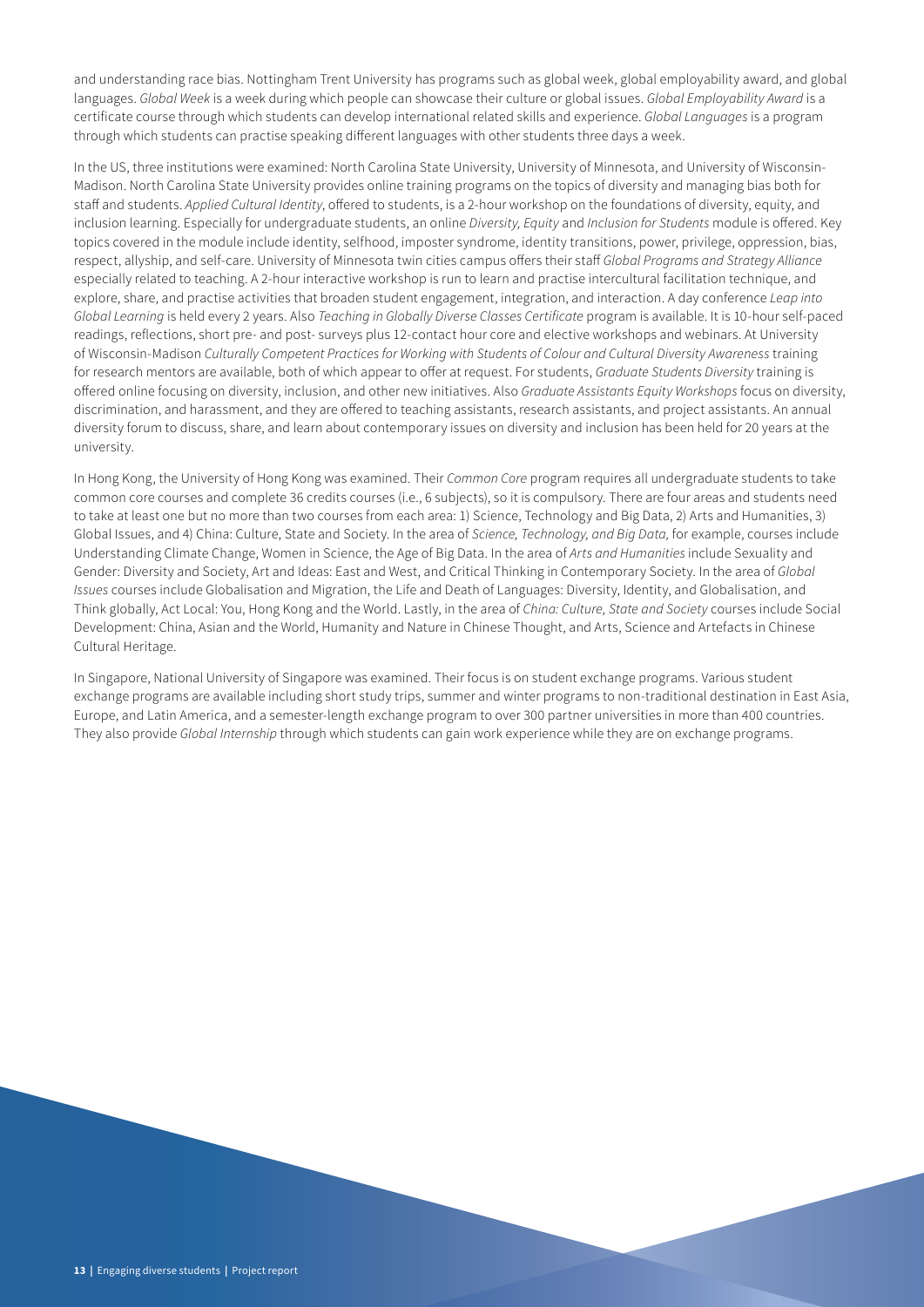## **APPENDIX C: RESULTS FROM INITIAL DESKTOP RESEARCH**

### **TABLE 2. INITIAL DESK TOP RESEARCH OF PUBLIC UNIVERSITIES IN AUSTRALIA**

|                |                                        |             |                |                               |                                    |                      | students/linguistic<br>diversity in Diversity<br>International<br>and Inclusion |                             | Intercultural program |              |
|----------------|----------------------------------------|-------------|----------------|-------------------------------|------------------------------------|----------------------|---------------------------------------------------------------------------------|-----------------------------|-----------------------|--------------|
| No.            | Institution                            | State       | Strategic plan | Reconciliation<br>action plan | Diversity in the<br>strategic plan | Diversity definition |                                                                                 | Intercultural<br>competence | For<br>students       | For staff    |
| $1\,$          | Australian Catholic University         | Multi-state | $\checkmark$   | $\checkmark$                  | $\checkmark$                       |                      |                                                                                 |                             |                       |              |
| $\overline{2}$ | Australian National University         | ACT         | $\checkmark$   | $\checkmark$                  | $\checkmark$                       |                      |                                                                                 |                             |                       |              |
| 3              | Batchelor Institute*                   | NT          |                |                               |                                    |                      |                                                                                 |                             |                       |              |
| 4              | Charles Darwin University              | NT          |                | $\checkmark$                  | $\checkmark$                       |                      |                                                                                 |                             |                       |              |
| 5              | Charles Sturt University               | <b>NSW</b>  | $\checkmark$   | $\checkmark$                  |                                    |                      | $\checkmark$                                                                    |                             |                       |              |
| 6              | CQ University                          | QLD         | $\checkmark$   | $\checkmark$                  | $\checkmark$                       |                      |                                                                                 | $\checkmark$                |                       |              |
| $\overline{1}$ | Curtin University                      | <b>WA</b>   | $\checkmark$   | $\checkmark$                  | $\checkmark$                       |                      |                                                                                 | $\checkmark$                |                       |              |
| 8              | Deakin University                      | VIC         | $\checkmark$   | $\checkmark$                  | $\checkmark$                       |                      | $\checkmark$                                                                    | $\checkmark$                |                       |              |
| 9              | Edith Cowan University                 | <b>WA</b>   | $\checkmark$   | $\checkmark$                  | $\checkmark$                       | $\checkmark$         |                                                                                 | $\checkmark$                | $\checkmark$          | $\checkmark$ |
| 10             | Federation University Australia        | VIC         | $\checkmark$   | $\checkmark$                  | $\checkmark$                       |                      |                                                                                 |                             |                       |              |
| 11             | Flinders University                    | SA          | $\checkmark$   | $\checkmark$                  | $\checkmark$                       |                      | $\checkmark$                                                                    | $\checkmark$                |                       | $\checkmark$ |
| 12             | Griffith University                    | OLD         | $\checkmark$   | $\checkmark$                  | $\checkmark$                       |                      | $\checkmark$                                                                    | $\checkmark$                |                       |              |
| 13             | James Cook University                  | QLD         | $\checkmark$   | $\checkmark$                  | $\checkmark$                       |                      |                                                                                 | $\checkmark$                | $\checkmark$          |              |
| 14             | La Trobe University                    | VIC         | $\checkmark$   |                               | $\checkmark$                       |                      |                                                                                 |                             |                       |              |
| 15             | Macquarie University                   | <b>NSW</b>  | $\checkmark$   | $\checkmark$                  | $\checkmark$                       |                      |                                                                                 |                             |                       |              |
| 16             | Monash University                      | VIC         | $\checkmark$   | $\checkmark$                  | $\checkmark$                       |                      | $\checkmark$                                                                    | $\checkmark$                | $\checkmark$          | $\checkmark$ |
| 17             | Murdoch University                     | <b>WA</b>   | $\checkmark$   | $\checkmark$                  | $\checkmark$                       |                      |                                                                                 |                             | $\checkmark$          |              |
| 18             | Queensland University<br>of Technology | QLD         | $\checkmark$   |                               | $\checkmark$                       |                      |                                                                                 |                             |                       | $\checkmark$ |
| 19             | RMIT University                        | VIC         | $\checkmark$   | $\checkmark$                  | $\checkmark$                       |                      |                                                                                 | $\checkmark$                |                       |              |
| 20             | Southern Cross University              | <b>NSW</b>  | $\checkmark$   | $\checkmark$                  | $\checkmark$                       |                      | $\checkmark$                                                                    | $\checkmark$                |                       |              |